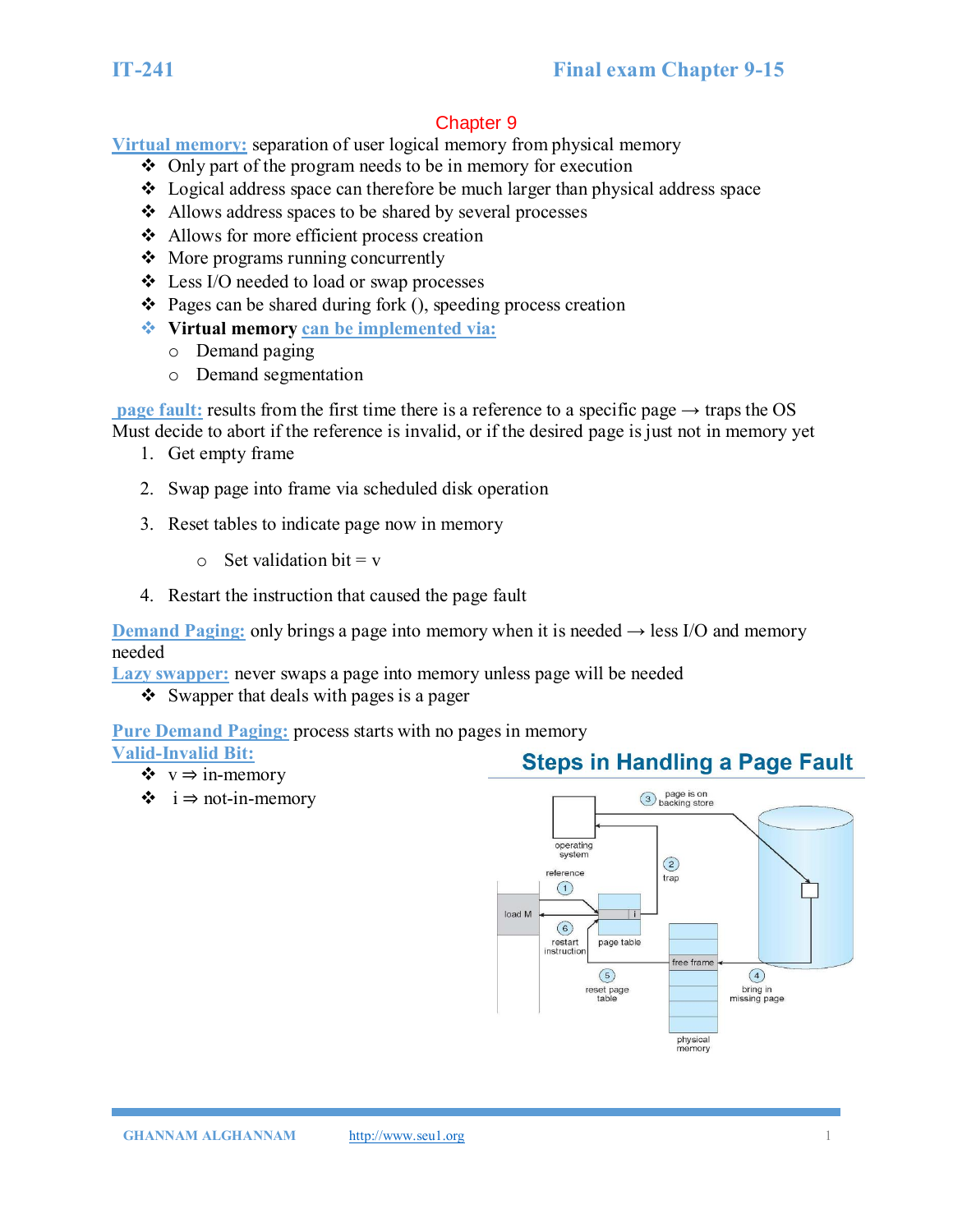### **Performance of Demand Paging:**

- $\div$  Trap to the operating system
- ❖ Save the user registers and process state
- ❖ Determine that the interrupt was a page fault
- ❖ Check that the page reference was legal and determine the location of the page on the disk
- ❖ Issue a read from the disk to a free frame:
	- o Wait in a queue for this device until the read request is serviced
	- o Wait for the device seek and/or latency time
	- o Begin the transfer of the page to a free frame

**Copy-on-Write (COW)** allows both parent and child processes to initially share the same pages in memory

- ❖ If either process modifies a shared page, only then is the page copied
- ❖ **COW** allows more efficient process creation as only modified pages are copied
- ❖ free pages are allocated from a **pool** of **zero-fill-on-demand** pages

**Thrashing:** a process is busy swapping pages in and out

**Increase the Page Size:** This may lead to an increase in fragmentation as not all applications require a large page size

Pages can be replaced using different algorithms: FIFO, LRU

**Fixed page allocation:** Proportional allocation – Allocate according to size of process **Global replacement:** process selects a replacement frame from set of all frames

**Local replacement:** each process selects from only its own set of allocated frames

**Page-fault rate** is very high if a process does not have "enough" pages

**Memory-mapped** file I/O allows file I/O to be treated as routine memory access by mapping a disk block to a page in memory

**I/O Interlock:** Pages must sometimes be locked into memory

### **1-First-In-First-Out (FIFO) Algorithm**

[https://www.youtube.com/watch?v=\\_0CJNfItKLM&index=84&list=PLO6V6DeYbPNErUCcbZOjzfG\\_9Y\\_hHsuh6](https://www.youtube.com/watch?v=_0CJNfItKLM&index=84&list=PLO6V6DeYbPNErUCcbZOjzfG_9Y_hHsuh6)

# **2-Optimal Algorithm**

[https://www.youtube.com/watch?v=NzKwoKFT78A&list=PLO6V6DeYbPNErUCcbZOjzfG\\_9Y\\_hHsuh6&index=](https://www.youtube.com/watch?v=NzKwoKFT78A&list=PLO6V6DeYbPNErUCcbZOjzfG_9Y_hHsuh6&index=85) [85](https://www.youtube.com/watch?v=NzKwoKFT78A&list=PLO6V6DeYbPNErUCcbZOjzfG_9Y_hHsuh6&index=85)

### **3-Least Recently Used (LRU) Algorithm**

[https://www.youtube.com/watch?v=RXfQ0FISjBs&index=86&list=PLO6V6DeYbPNErUCcbZOjzfG\\_9Y\\_hHsuh6](https://www.youtube.com/watch?v=RXfQ0FISjBs&index=86&list=PLO6V6DeYbPNErUCcbZOjzfG_9Y_hHsuh6)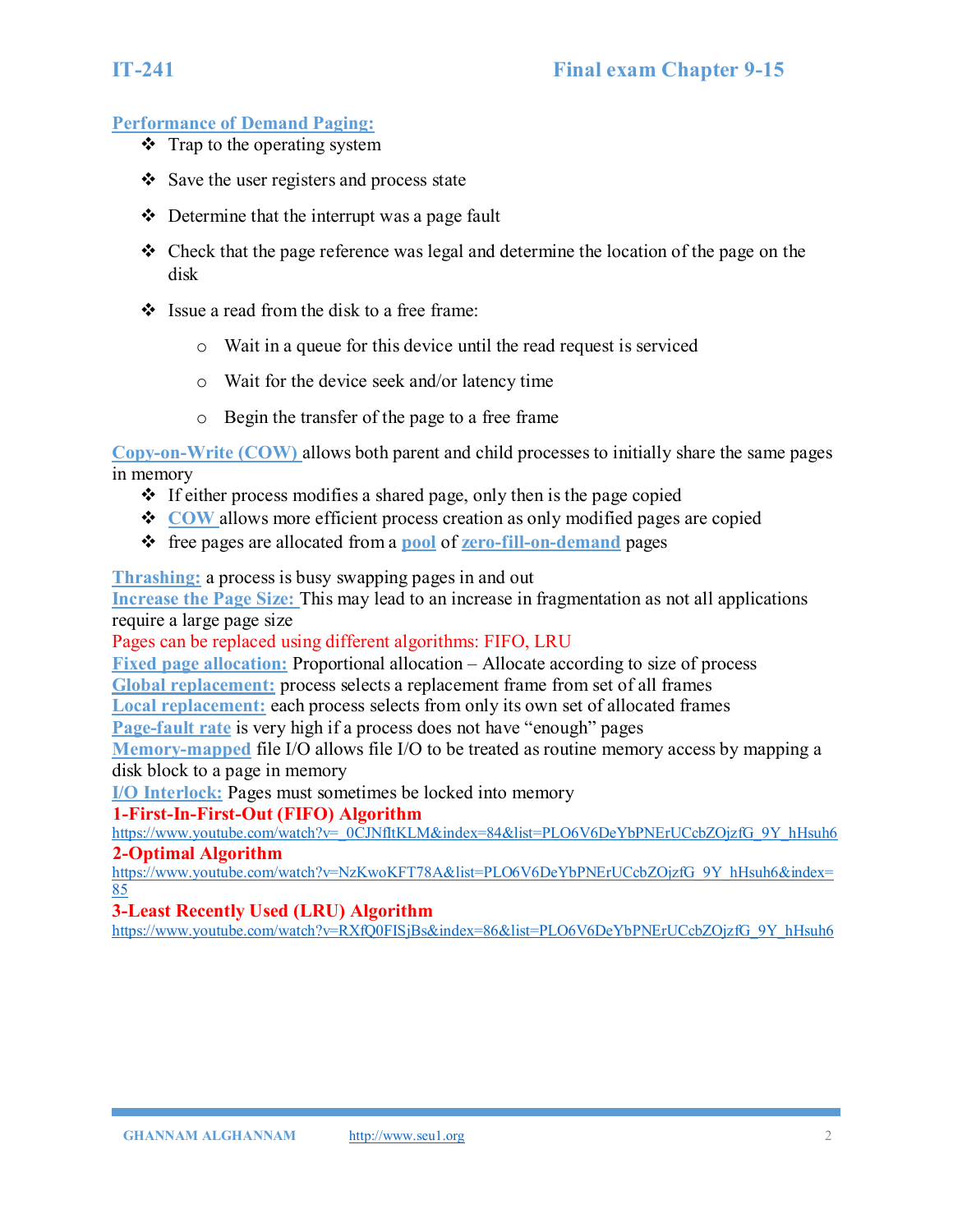**File**: Contiguous logical address space

- ❖ Types:
	- o Data (numeric, character, binary)
	- o Program
- ❖ Types Contents defined by file's creator
	- o text file, source file, executable file

# **File Attributes:**

- ❖ **Name**: only information kept in human-readable form
- ❖ **Identifier**: unique tag (number) identifies file within file system
- ❖ **Type**: needed for systems that support different types
- ❖ **Location**: pointer to file location on device
- ❖ **Size**: current file size
- ❖ **Protection**: controls who can do reading, writing, executing
- ❖ **Time, date, and user identification**: data for protection, security, and usage monitoring
- ❖ Information about files are kept in the directory structure, which is maintained on the disk

# **File Operations**

- ❖ File is an **abstract data type**
- ❖ **Create**
- ❖ **Write:** at **write pointer** location
- ❖ **Read:** at **read pointer** location
- ❖ **Reposition within file: seek**
- ❖ **Delete**
- ❖ **Truncate**
- ❖ **Open(Fi):** search the directory structure on disk for entry **Fi**, and move the content of entry to memory
- ❖ **Close (Fi):** move the content of entry **F<sup>i</sup>** in memory to directory structure on disk

# **Open Files: Several pieces of data are needed to manage open files:**

- ❖ Open-file table: tracks open files
- $\div$  File-open count: counter of number of times a file is open to allow removal of data from open-file table when last processes closes it

**Open File Locking:** mediates access to a file

❖ **Shared lock** like reader lock – several processes can acquire concurrently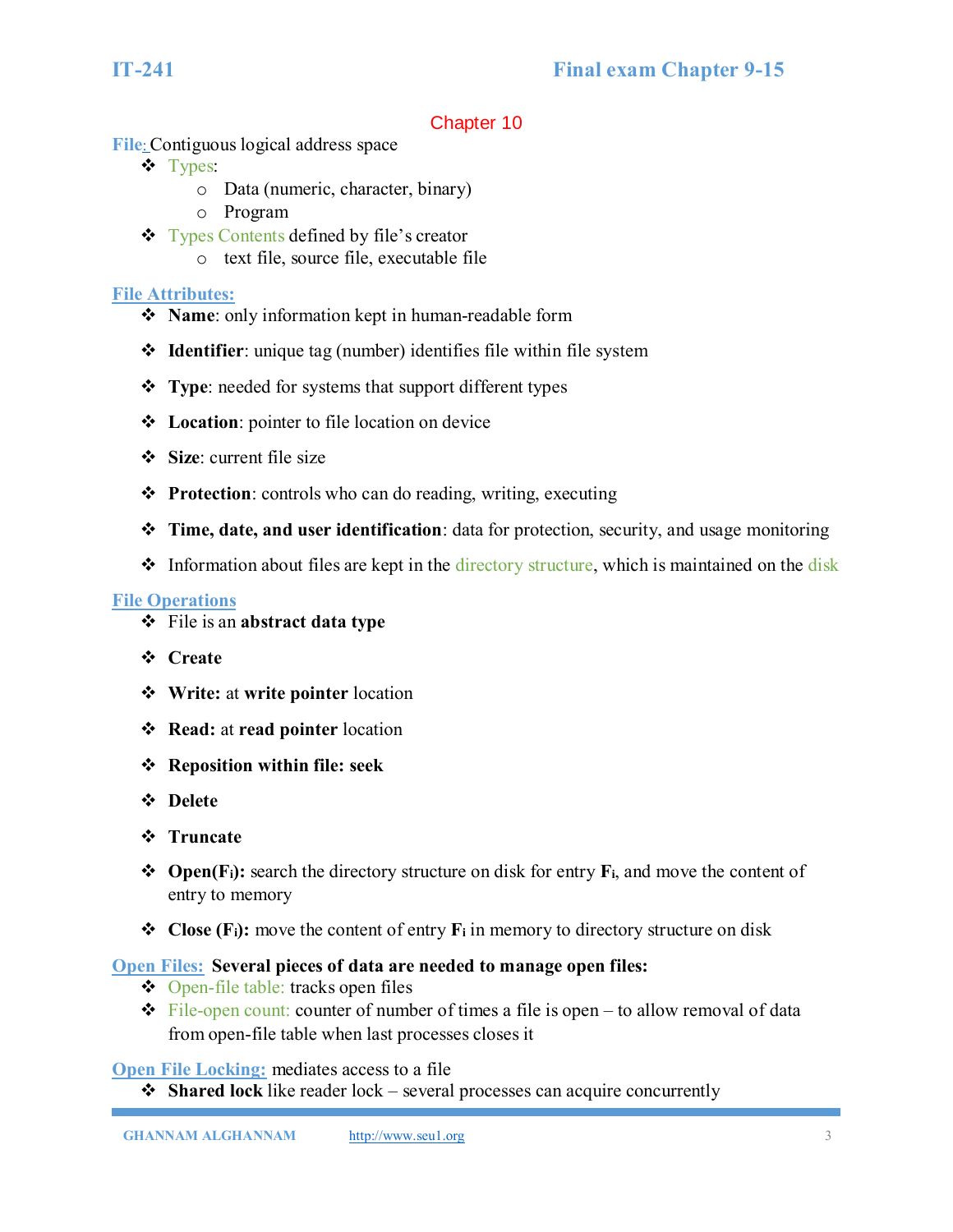- ❖ **Exclusive lock** like writer lock
- ❖ **Mandatory:** access is denied depending on locks held and requested
- ❖ **Advisory:** processes can find status of locks and decide what to do

#### **File Types:**

| file type      | usual extension             | function                                                                                       |
|----------------|-----------------------------|------------------------------------------------------------------------------------------------|
| executable     | exe, com, bin<br>or none    | ready-to-run machine-<br>language program                                                      |
| object         | obj, o                      | compiled, machine<br>language, not linked                                                      |
| source code    | c, cc, java, pas,<br>asm, a | source code in various<br>languages                                                            |
| batch          | bat, sh                     | commands to the command<br>interpreter                                                         |
| text           | txt. doc                    | textual data, documents                                                                        |
| word processor | wp, tex, rtf,<br>doc        | various word-processor<br>formats                                                              |
| library        | lib. a. so. dll             | libraries of routines for<br>programmers                                                       |
| print or view  | ps, pdf, jpg                | ASCII or binary file in a<br>format for printing or<br>viewing                                 |
| archive        | arc, zip, tar               | related files grouped into<br>one file, sometimes com-<br>pressed, for archiving<br>or storage |
| multimedia     | mpeg, mov, rm,<br>mp3, avi  | binary file containing<br>audio or A/V information                                             |

#### **File Structure**

- ❖ None sequence of words, bytes
- ❖ Simple record structure (Lines, Fixed length, Variable length)
- ❖ Complex Structures (Formatted document, Relocatable load file)

### **Access Methods:**

- ❖ **Sequential Access**: Information in the file is processed in order, one record after the other
- ❖ **Direct Access:** a file is made up of fixed-length logical records that allow programs to read and write records rapidly in no order

#### **Directory Structure:**

- ❖ A collection of nodes containing information about all files
- ❖ Both the directory structure and the files reside on disk

**Directory:** is like symbol table – translating file names into their directory entries

### **Operations Performed on Directory:**

❖ Search, Create, Delete, Rename and Traverse the file system, List a directory.

### **logical structure of a directory:**

1. **Single-Level Directory:** A single directory for all users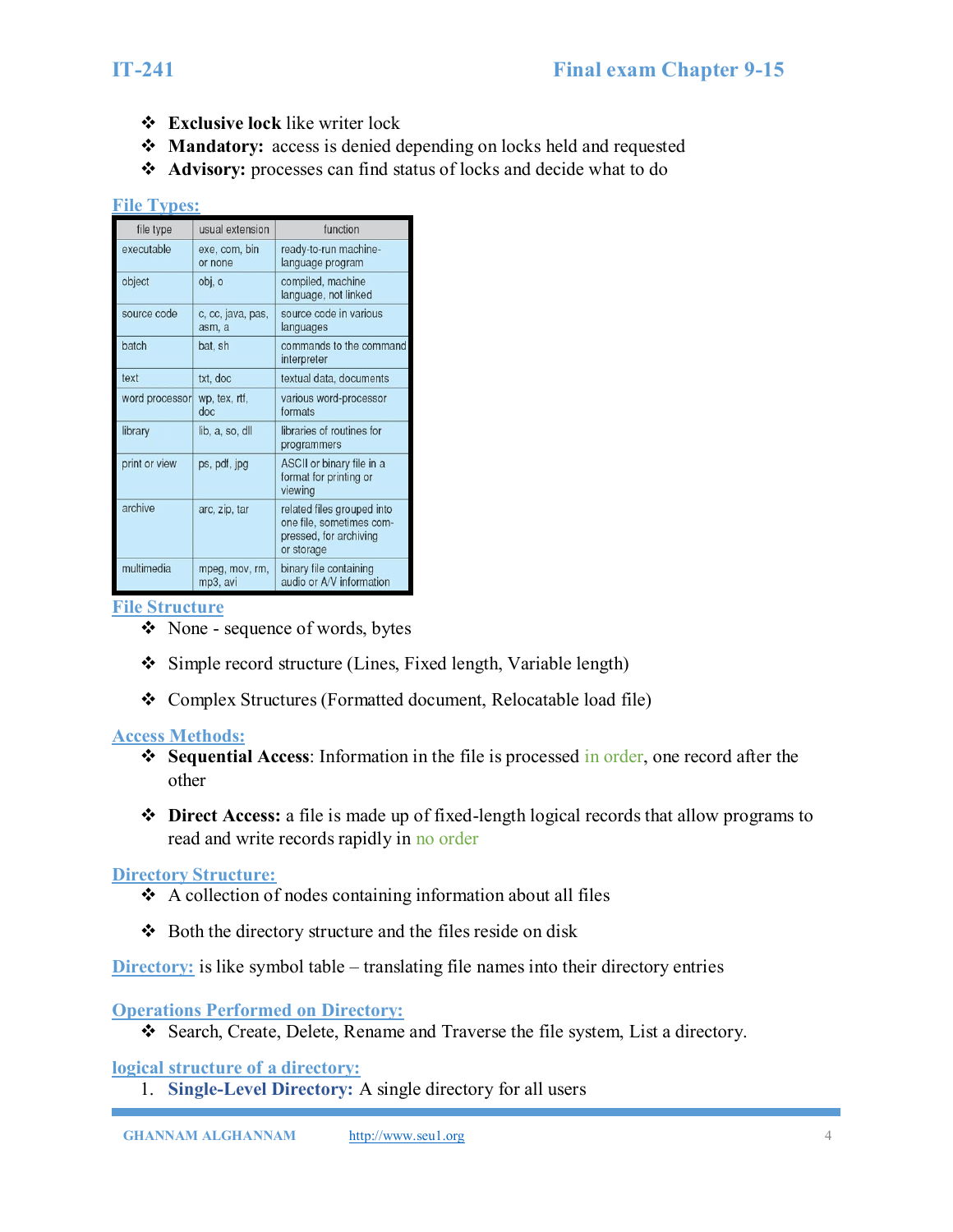Naming problem Grouping problem

2. **Two-Level Directory:** Separate directory for each user

 $\circledast$  a user name and a file name define a path name  $\circledast$  Efficient searching

- $\circledast$  Can have the same file name for different user  $\circledast$  No grouping capability
	- 3. **Tree-Structured Directories:** allows users to create their own subdirectories and to organize their files accordingly
- Efficient searching **Absolute** or **relative** path name
- Grouping Capability Creating a new file or subdirectory is done in current directory
	- 4. **Acyclic-Graph Directories:** Have shared subdirectories and files between users
	- 5. **General Graph Directory:** Allow only links to file not subdirectories
		- o Garbage collection
		- o Every time a new link is added use a cycle detection algorithm determine if it is OK

**File System Mounting:** A file system must be mounted before it can be accessed

❖ An unmounted file system is mounted at a **mount point**

# **File Sharing:**

- ❖ Sharing may be done through a **protection** scheme
- ❖ On distributed systems, files may be shared across a **network**
- ❖ Network File System (**NFS**) is a common distributed file-sharing method
- ❖ **User IDs** identify users, allowing permissions and protections to be per-user
- ❖ **Group IDs** allow users to be in groups, permitting group access rights

# **Protection:**

# ❖ **File owner/creator should be able to control**:

- o what can be done
- o by whom

**Types of access (**Read, Write, Execute, Append, Delete, List)

### Chapter 11

**File control block: storage structure consisting of information about a file (exist per-file) Device driver:** controls the physical device; manage I/O devices **Logical file system:** manages metadata information – maintains file control blocks **Boot control block:** contains info needed by system to boot OS from volume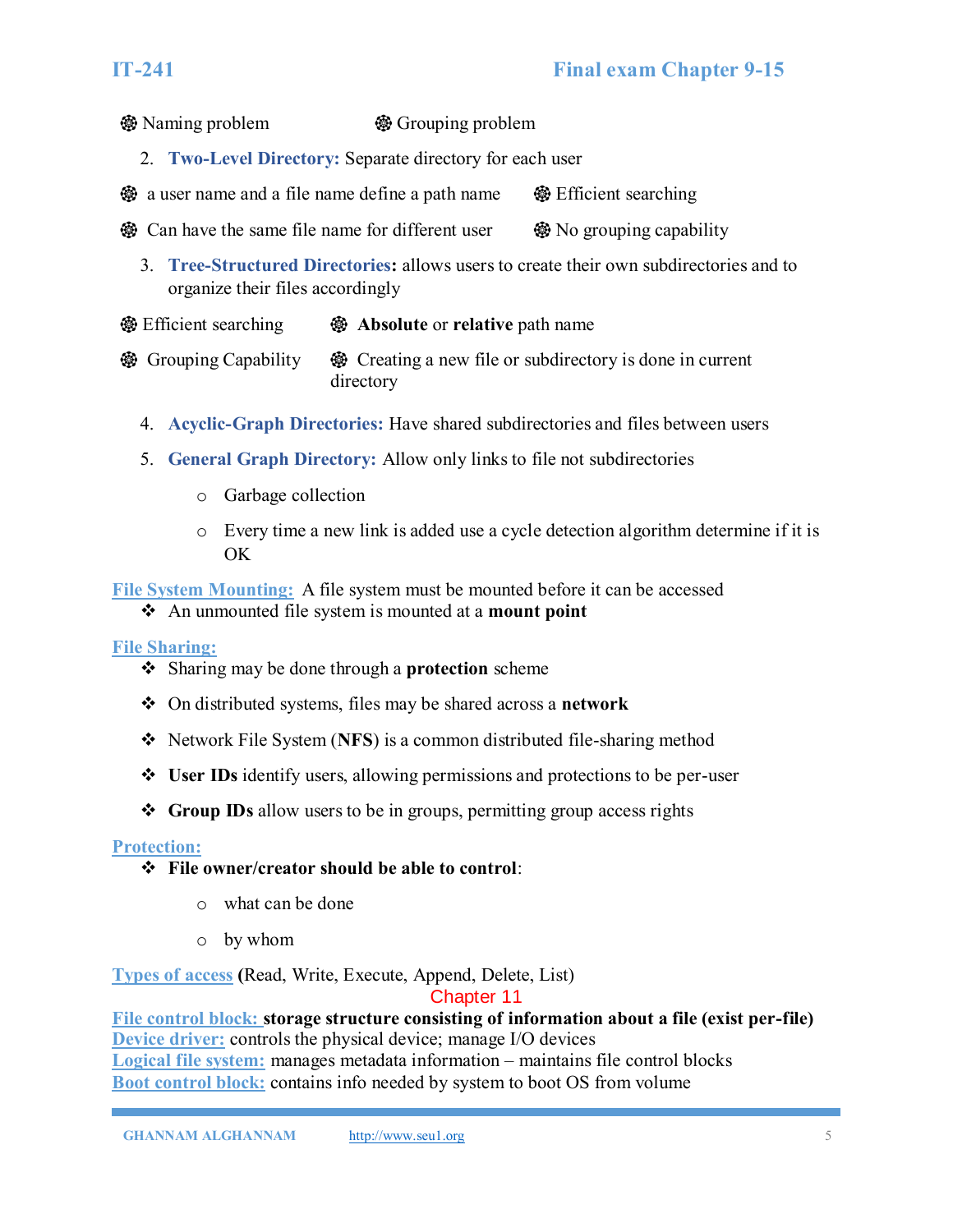**Volume control block**: contains volume details

**File control block (FCB)** : contains information about the file, including ownership, permissions, and location of the file contents.

**Root partition:** contains OS; mounted at boot time

**Virtual file systems** provide object-oriented way of implementing file systems **Directories** can be implemented as:

- ❖ **Linear list:** of file names with pointer to data blocks simple but slow
- ❖ **Hash table:** linear list with hash data structure decreased search time
- ❖ Collisions can occur in hash tables when two file names hash to same location

# **Allocation Methods**

- ❖ **Contiguous Allocation:** each file occupies set of contiguous blocks
- ❖ **Linked Allocation:** each file a linked list of blocks
- ❖ **Indexed Allocation:** Each file has its own **index block**(s) of pointers to its data blocks
- ❖ **Performance:** Best method depends on file access type

# **Efficiency dependent on:**

- ❖ Disk allocation and directory algorithms
- ❖ Fixed-size or varying-size data structures

# **Performance**

- ❖ Keeping data and metadata close together
- $\triangle$  Buffer cache separate section of main memory for frequently used blocks
- ❖ Synchronous writes sometimes requested by apps or needed by OS

# **Recovery:**

- ❖ **Consistency checking:** compares data in directory structure with data blocks on disk, and tries to fix inconsistencies
	- o Can be slow and sometimes fails
- ❖ **Use system programs to back up** data from disk to another storage device
- ❖ Recover lost file or disk by **restoring** data from backup

# Chapter 12

**Magnetic disks** provide bulk of secondary storage of modern computers **Transfer rate** is rate at which data flow between drive and computer **Positioning time (random-access time)** is time to move disk arm to desired cylinder (**seek time**) and time for desired sector to rotate under the disk head (**rotational latency**) **Head crash** results from disk head making contact with the disk surface **Drive attached to computer** via **I/O bus, EIDE, ATA, SATA, USB Host controller** in computer uses bus to talk to **disk controller Disk Scheduling**

- ❖ FCFS
- ❖ SSTF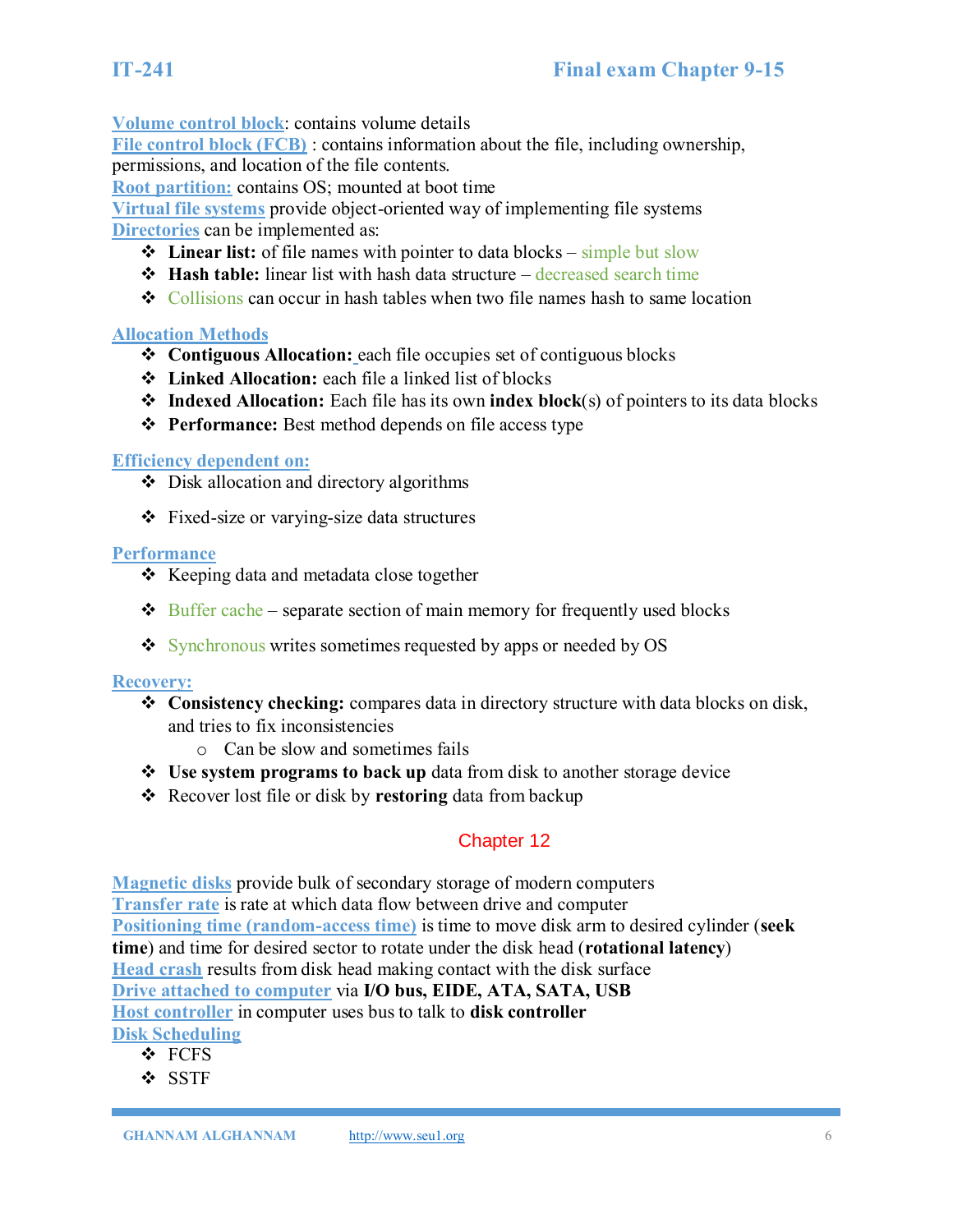- ❖ SCAN
- ❖ C-SCAN
- ❖ C-LOOK
- ❖ Selecting a Disk-Scheduling Algorithm

# **Selecting a Disk-Scheduling Algorithm**

- ❖ **SSTF** is common and has a natural appeal
- ❖ **SCAN and C-SCAN** perform better for systems that place a heavy load on the disk
	- o Less starvation
- ❖ **Performance** depends on the number and types of requests
- ❖ Requests for disk service can be influenced by the file-allocation method
	- o And metadata layout
- $\triangle$  The disk-scheduling algorithm should be written as a separate module of the operating system, allowing it to be replaced with a different algorithm if necessary
- ❖ Either **SSTF or LOOK** is a reasonable choice for the default algorithm
- ❖ What about rotational latency?
	- o Difficult for OS to calculate

# LINK:

https://www.youtube.com/watch?v=qvoJixqfIBk&feature=youtu.be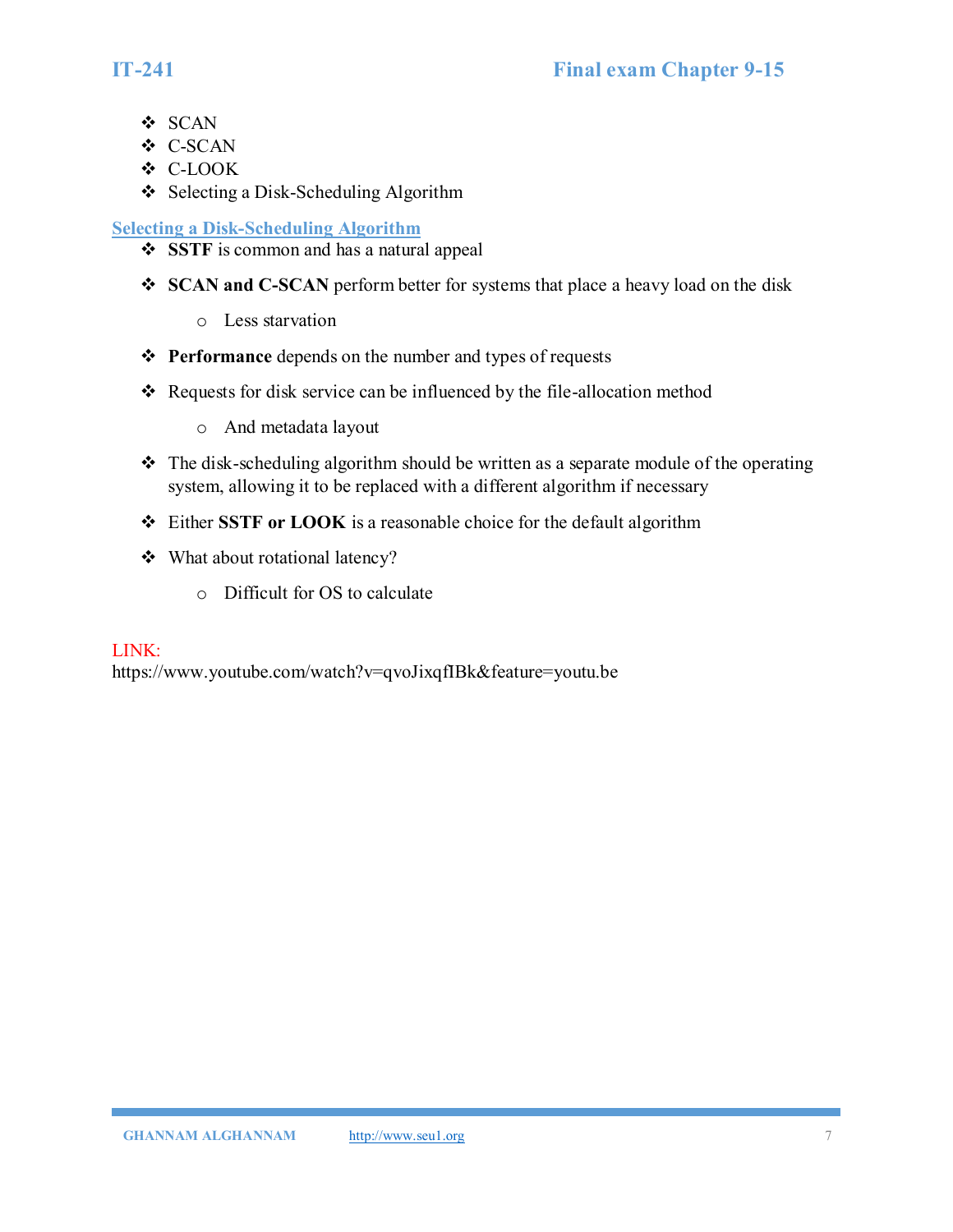# **I/O Hardware:**

- ❖ **Port**  connection point for device
- ❖ **Bus daisy chain** or shared direct access
- ❖ **Controller** (**host adapter**) electronics that operate port, bus, device

# **Blocking and Nonblocking I/O:**

- ❖ **Blocking**  process suspended until I/O completed
	- o Easy to use and understand
	- o Insufficient for some needs
- ❖ **Nonblocking** I/O call returns as much as available
	- o User interface, data copy (buffered I/O)
	- o Implemented via multi-threading
	- o Returns quickly with count of bytes read or written
	- o select() to find if data ready then read() or write() to transfer
- ❖ **Asynchronous** process runs while I/O executes
	- o Difficult to use
	- o I/O subsystem signals process when I/O completed

# **Kernel I/O Subsystem**

- ❖ **Scheduling**
- ❖ **Buffering** store data in memory while transferring between devices
- ❖ **Caching** faster device holding copy of data
- ❖ **Spooling** hold output for a device
- ❖ **Device reservation** provides exclusive access to a device

**STREAM:** a full-duplex communication channel between a user-level process and a device in Unix System V and beyond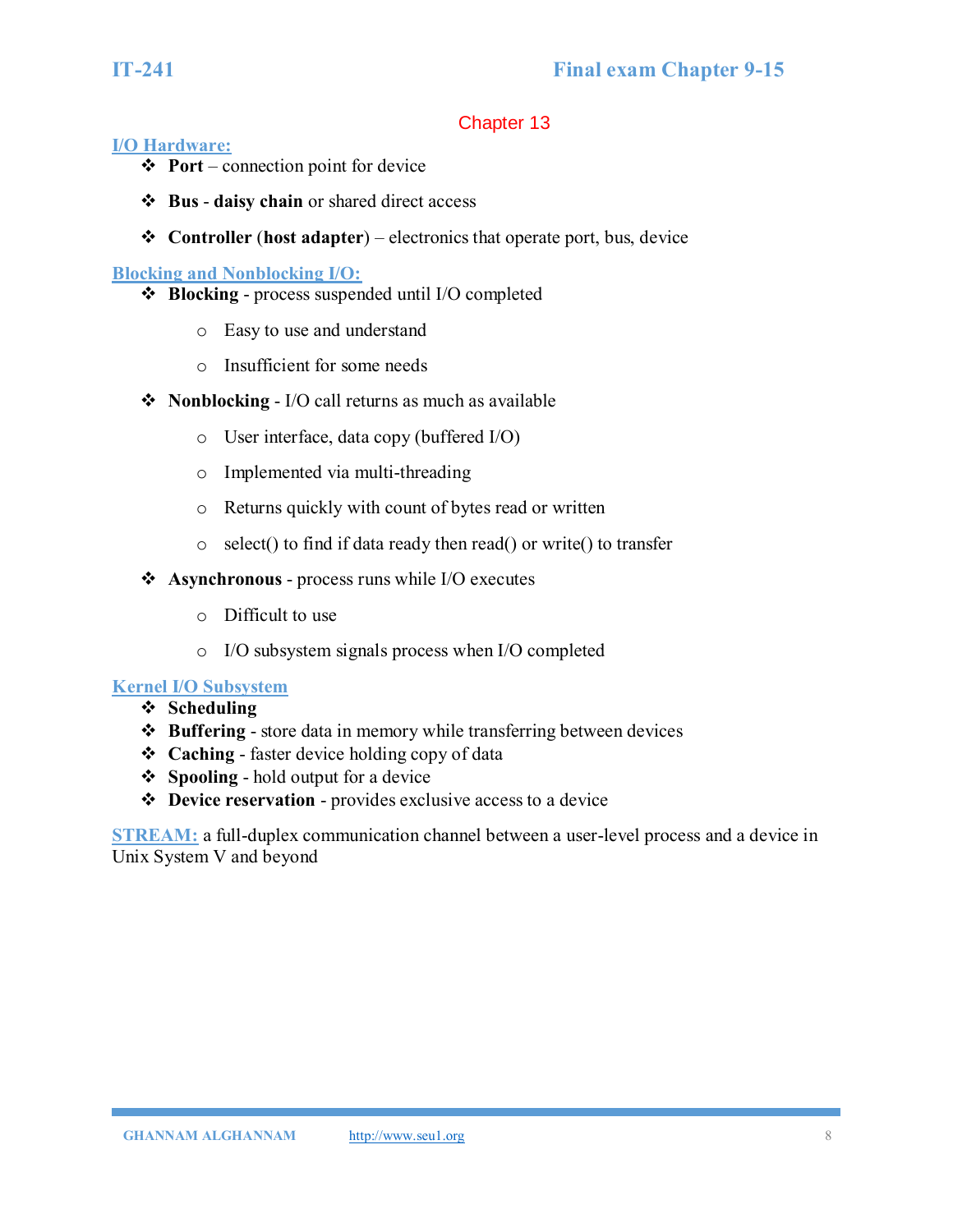# **Goals of Protection:**

- ❖ In one protection model, computer consists of a collection of objects, hardware or software
- ❖ Each object has a unique name and can be accessed through a well-defined set of operations
- ❖ Protection problem ensure that each object is accessed correctly and only by those processes that can do so

# **Principles of Protection:**

- ❖ Guiding principle **principle of least privilege**
	- o Programs, users and systems should be given just enough **privileges** to perform their tasks
	- o Limits damage if entity has a bug, gets abused
	- o Can be static (during life of system, during life of process)
	- o Or dynamic (changed by process as needed) **domain switching**, **privilege escalation**
	- o "Need to know" a similar concept regarding access to data
- ❖ Must consider "grain" aspect
	- o Rough-grained privilege management easier, but least privilege now in large chunks
		- example, Unix processes either have abilities of the associated user, or of root
	- o Fine-grained management more complex, more overhead, but more protective
- ❖ Domain can be user, process, procedure

# **Access Matrix:**

- ❖ View protection as a matrix (access matrix)
- ❖ Rows represent domains
- ❖ Columns represent objects
- ❖ Access (i, j) is the set of operations that a process executing in Domain can invoke on Object

**Use of Access Matrix (Special access rights) :**

- ❖ **owner of O<sup>i</sup>**
- $\mathbf{\hat{P}}$  copy op from  $\mathbf{O}_i$  to  $\mathbf{O}_j$  (denoted by "\*")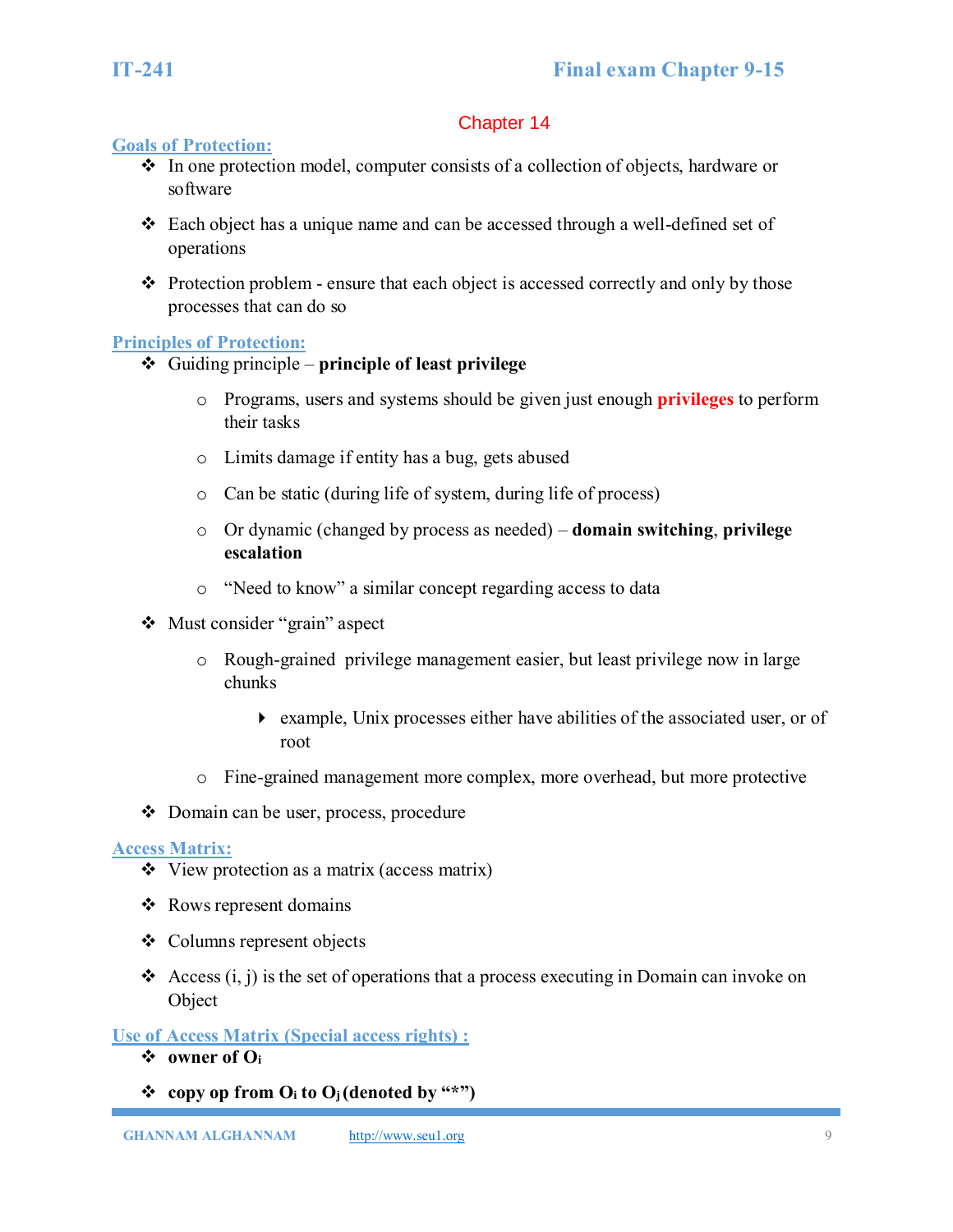# ❖ **control – D<sup>i</sup> can modify D<sup>j</sup> access rights**

❖ **transfer – switch from domain D<sup>i</sup> to D<sup>j</sup>**

# **Access matrix design separates mechanism from policy**

- ❖ **Mechanism** 
	- $\circ$  Operating system provides access-matrix + rules
	- $\circ$  If ensures that the matrix is only manipulated by authorized agents and that rules are strictly enforced

### ❖ **Policy**

- o User dictates policy
- o Who can access what object and in what mode

# Chapter 15

### **Security Problem**

- ❖ **System secure** if resources used and accessed as intended under all circumstances
	- o **Unachievable**
- ❖ Intruders (**crackers**) attempt to breach security
- **❖ Threat** is potential security violation
- ❖ **Attack** is attempt to breach security
- ❖ **Attack** can be accidental or malicious
- ❖ Easier to protect against accidental than **malicious** misuse

# **Security Violation Categories**

- ❖ **Breach of confidentiality**
	- o Unauthorized reading of data

### ❖ **Breach of integrity**

o Unauthorized modification of data

### ❖ **Breach of availability**

- o Unauthorized destruction of data
- ❖ **Theft of service**
	- o Unauthorized use of resources
- ❖ **Denial of service (DOS)**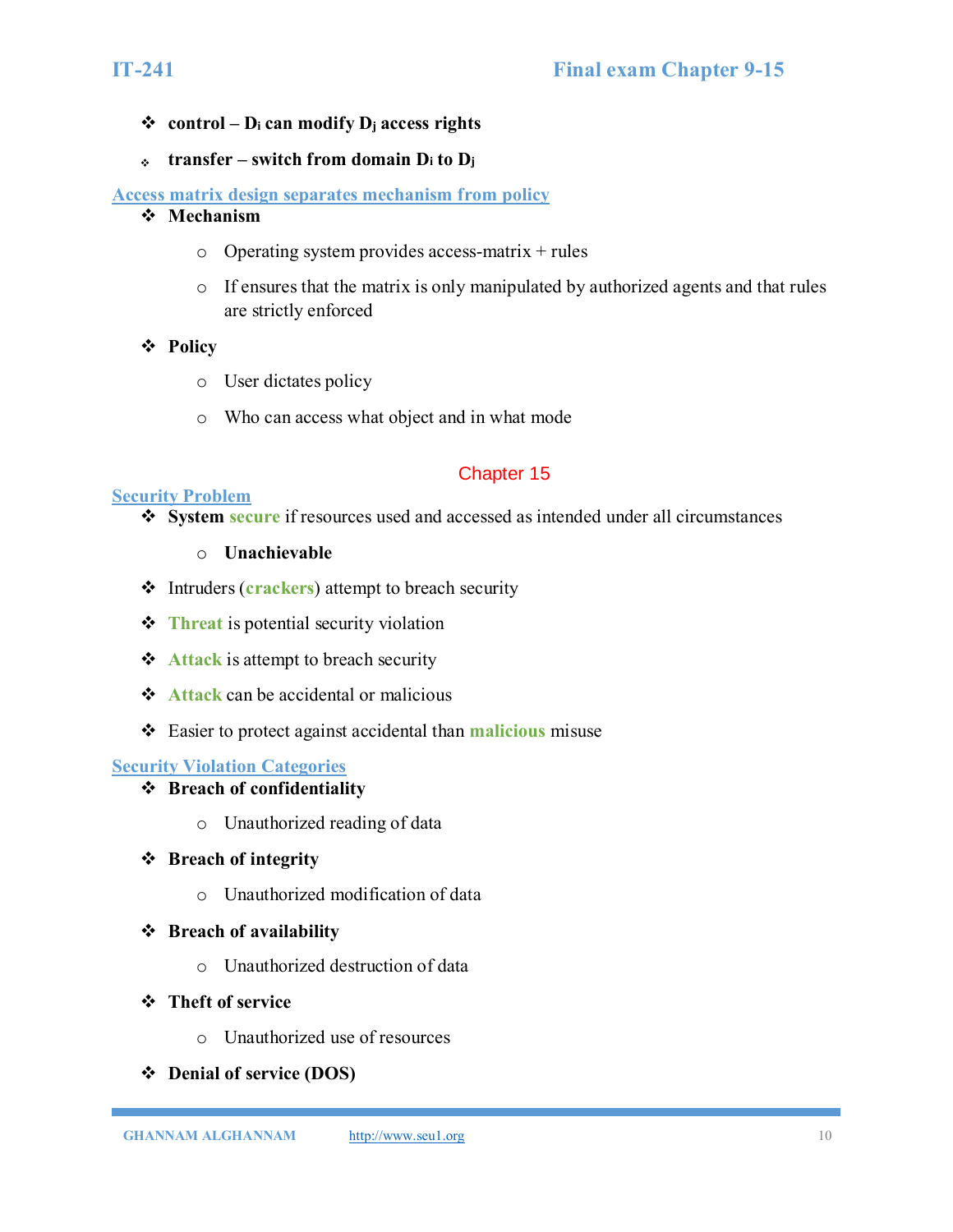o Prevention of legitimate use

# **Security Violation Methods**

# ❖ **Masquerading** (breach **authentication**)

o Pretending to be an authorized user to escalate privileges

# ❖ **Replay attack**

o As is or with message modification

# ❖ **Man-in-the-middle attack**

o Intruder sits in data flow, masquerading as sender to receiver and vice versa

# ❖ **Session hijacking**

o Intercept an already-established session to bypass authentication

# **Security Measure Levels:**

# ❖ **Physical**

o Data centers, servers, connected terminals

# ❖ **Human**

o Avoid **social engineering**, **phishing**, **dumpster diving**

# ❖ **Operating System**

o Protection mechanisms, debugging

# ❖ **Network**

o Intercepted communications, interruption, DOS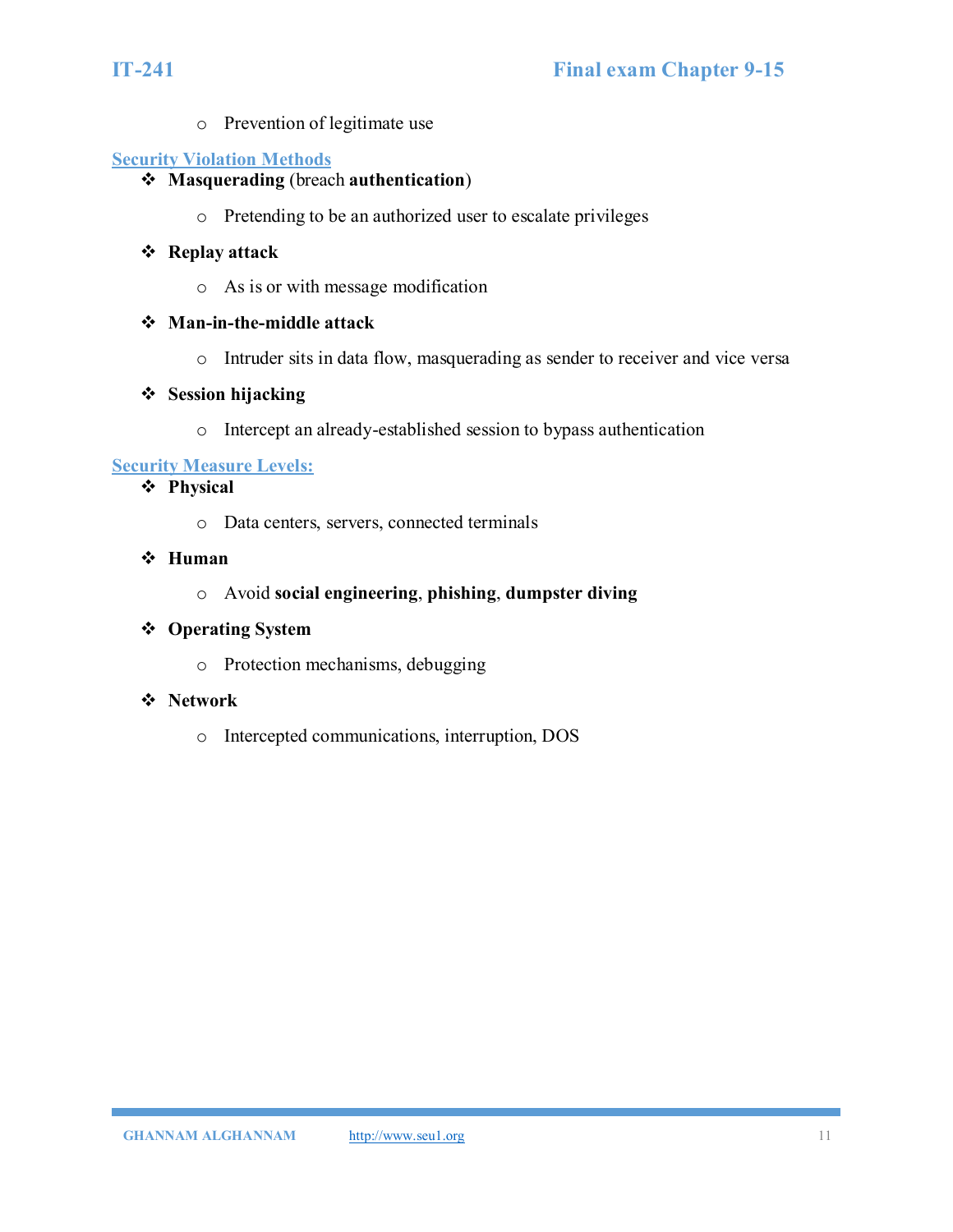# **Program Threats:**

- ❖ **Trojan Horse:** 
	- o Code segment that misuses its environment
	- o Spyware, pop-up browser windows, covert channels
	- $\circ$  Up to 80% of spam delivered by spyware-infected systems
- ❖ **Trap Door**: Specific user identifier or password that circumvents normal security procedures
- ❖ **Logic Bomb:** Program that initiates a security incident under certain circumstances
- ❖ **Stack** and **Buffer Overflow**: Exploits a bug in a program
- ❖ **Viruses:** Code fragment embedded in legitimate program
	- o Very specific to CPU architecture, operating system, applications
	- o Usually borne via email or as a macro
- ❖ **Virus dropper:** inserts virus onto the system
- ❖ **Attacks:** still common, still occurring
	- o Attacks moved over time from science experiments to tools of organized crime
	- o Targeting specific companies
	- o Creating botnets to use as tool for spam and DDOS delivery
	- o Keystroke logger to grab passwords, credit card numbers

# **Why is Windows the target for most attacks?**

- ❖ **Most common**
- ❖ **Everyone is an administrator**
- ❖ **Licensing required?**
- ❖ **Monoculture considered harmful**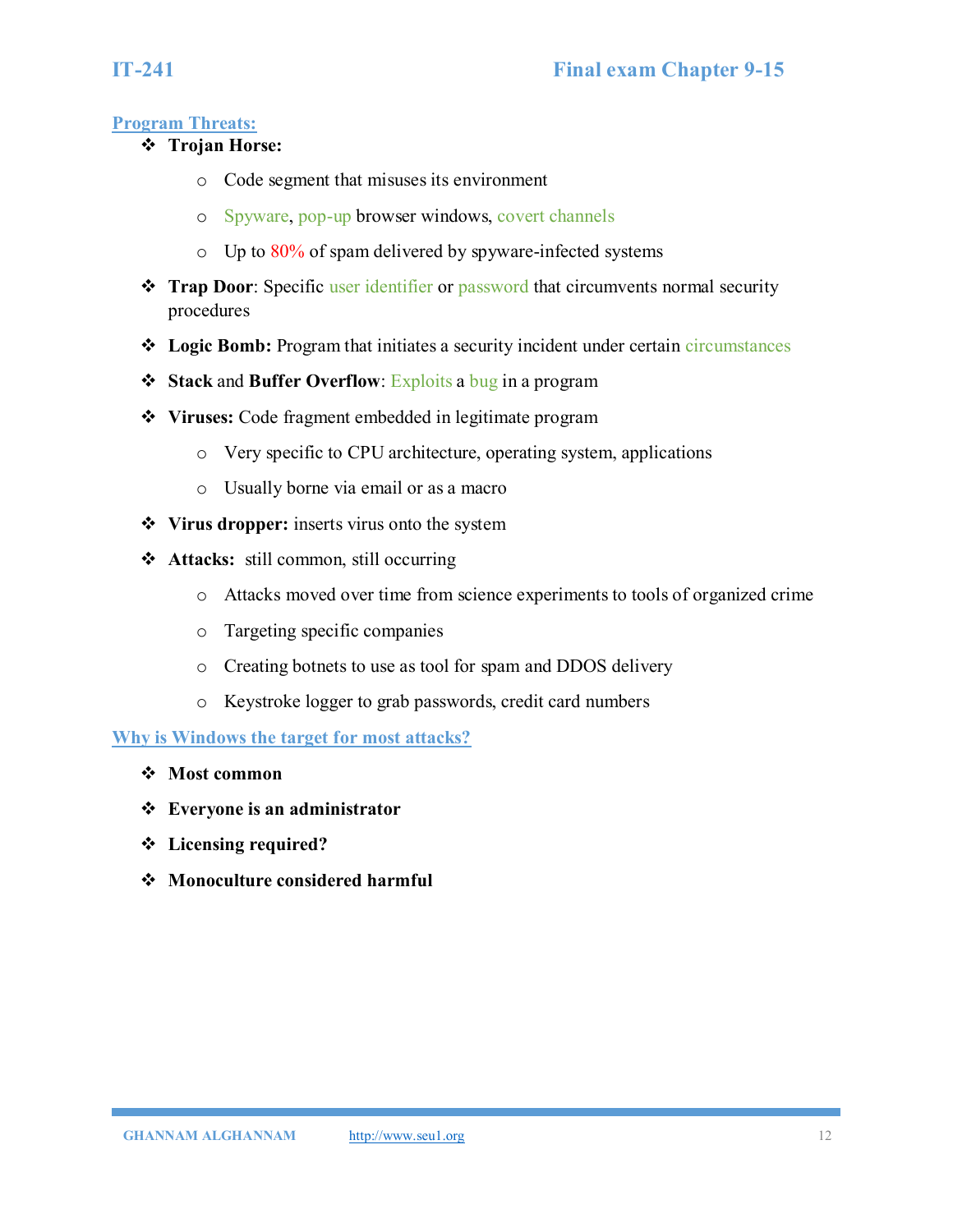#### **System and Network Threats**

- ❖ **Worms:** use spawn mechanism; standalone program
	- o **Grappling hook** program uploaded main worm program

#### ❖ **Port scanning:**

- o Automated attempt to connect to a range of ports on one or a range of IP addresses
- o Detection of answering service protocol
- o Detection of OS and version running on system
- o Frequently launched from **zombie systems** to decrease trace-ability

#### ❖ **Denial of Service**

- o Overload the targeted computer preventing it from doing any useful work
- o **Distributed denial-of-service (DDOS)** come from multiple sites at once
- o Consider traffic to a web site

#### **Cryptography:**

- ❖ Means to constrain potential senders (sources) and / or receivers (destinations) of messages
- ❖ Based on secrets (**keys**)

**Encryption:**[K of keys],[M of **messages**],[C of ciphertexts],function E:K to encrypt,function D:K to decrypt

**Symmetric Encryption:** 

- ❖ **Same key** used to **encrypt** and **decrypt**
- ❖ **DES** is most commonly used symmetric block-encryption algorithm
- ❖ **Triple-DES** considered more secure
- ❖ **Advanced Encryption Standard** (**AES**), **twofish** up and coming
- ❖ **RC4** is most common symmetric stream **cipher**, but known to have **vulnerabilities**

### **Asymmetric Encryption**

- ❖ **Public-key** encryption based on each user having two keys:
	- o **public key** published key used to **encrypt** data
	- o **private key** key known only to individual user used to **decrypt** data
- ❖ Most common is RSA block cipher
- ❖ Keys can be stored on a **key ring**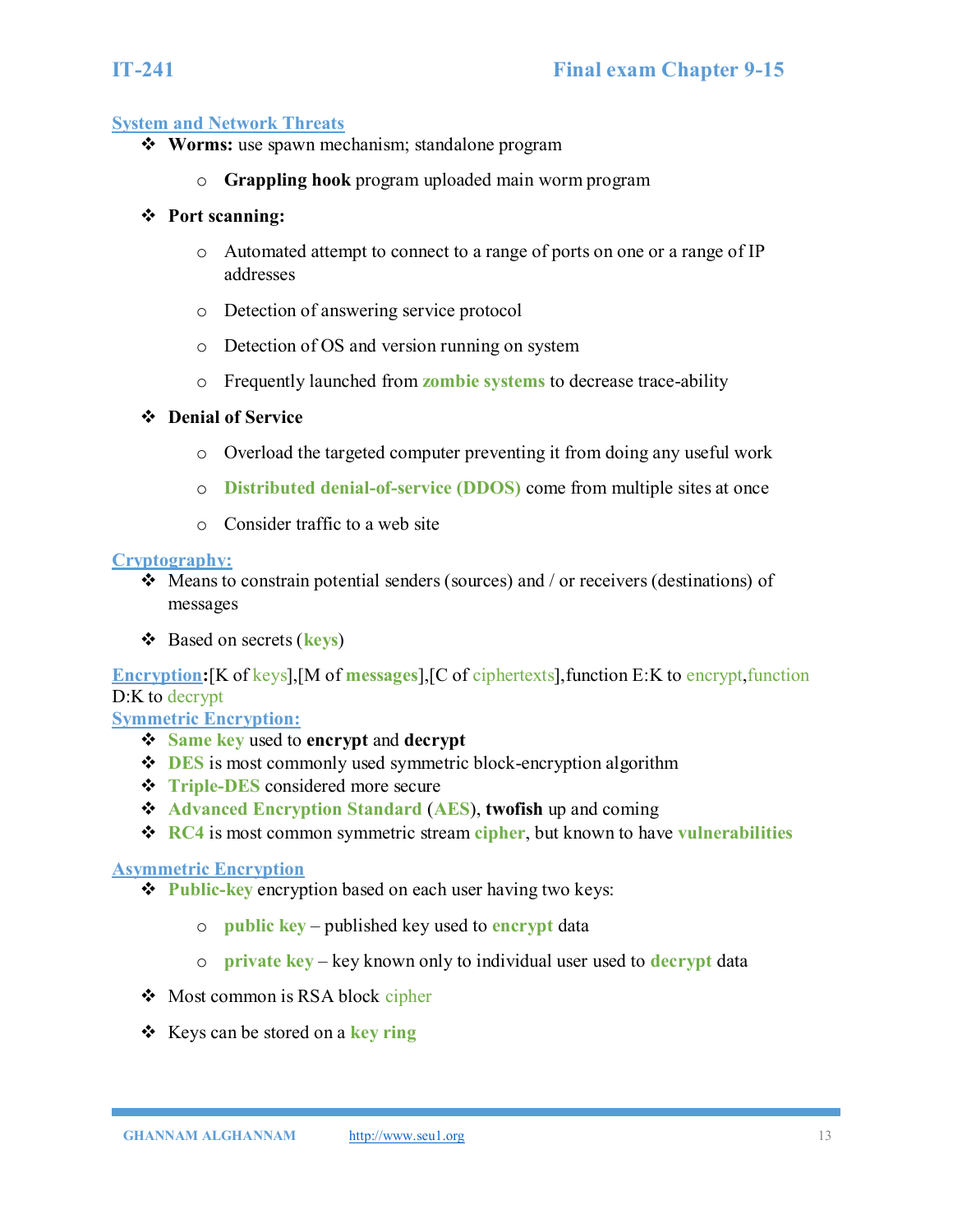# **Cryptography:**

- ❖ **symmetric** cryptography based on **transformations**
- ❖ **asymmetric** based on **mathematical** functions
	- o **Asymmetric** much more **compute** intensive

# **Authentication:**

- ❖ Constraining set of potential senders of a message
- ❖ Helps to prove that the message is **unmodified**
- ❖ **Hash** functions are basis of authentication
- ❖ Creates small, fixed-size block of data (message digest, hash value)
- ❖ Symmetric encryption used in **message-authentication code (MAC)**
- ❖ Authenticators produced from authentication algorithm are **digital signatures**
- ❖ **Digital Certificates:** proof of who or what owns a public key

# **Why authentication if a subset of encryption?**

- ❖ Fewer computations (except for RSA digital signatures)
- ❖ Authenticator usually shorter than message
- ❖ Sometimes want authentication but not confidentiality

# **Digital Certificates:** proof of who or what owns a public key

**Defense in depth:** most common security theory – multiple layers of security

- ❖ **Can attempt to detect intrusion:**
- ❖ **Signature-based:** detect "bad patterns"
- ❖ **Anomaly detection:** spots differences from normal behavior
- ❖ Can detect **zero-day** attacks
- ❖ **False-positives** and **false-negatives** a problem
- ❖ Auditing, accounting, and logging specific system or network activity

**Firewalling to Protect Systems and Networks**

- ❖ A network firewall is placed between **trusted** and **untrusted** hosts
- ❖ The firewall limits network **access** between these two security domains
- ❖ **Personal firewall** is software layer on given host
- ❖ **Application proxy firewall** understands application protocol and can control them
- ❖ **System-call firewall** monitors all important system calls and apply rules to them